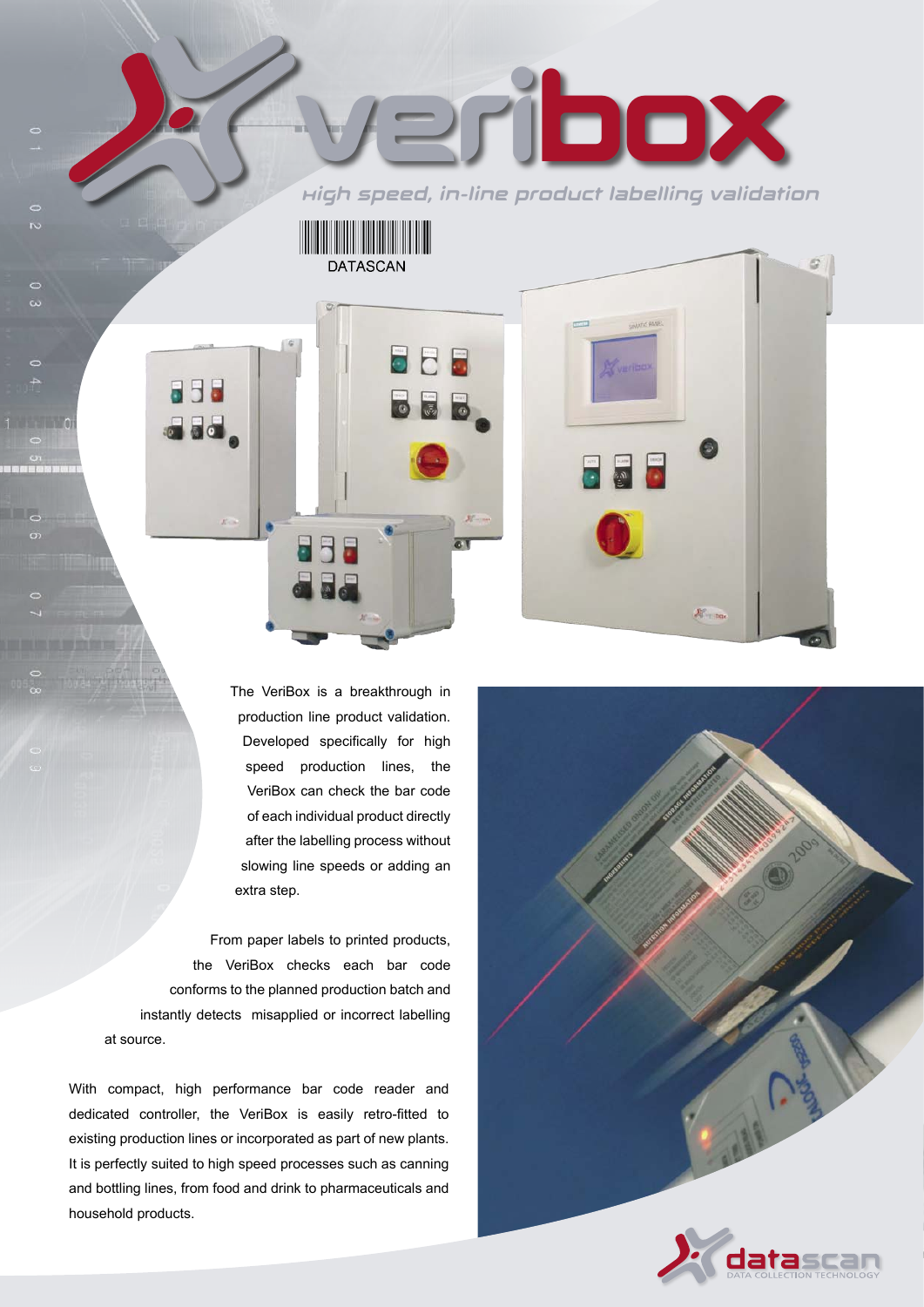







The cost effective option in product and label validation.

**Littletin van de Afrika** 

This is the ideal system if space is at a premium and yet the VB500 will guarantee 100% product and label validation and stop the line instantly should it detect a wrong code.

> **Dimensions:** 320 (w) x 220 (H) x 200 (D) mm

# **Power Supply**

24-volt dc

### **Diagnostic interface options**

- Green, White, Red diagnostic LED indicators as standard
- Audible warning buzzer (85dB) as standard
- Integrated Red LED beacon, 120dB sounder diagnostic pillar optional

### **Teach Mode Facilities**

 • Teach mode and fault reset is available in a choice between key switches or push buttons

### **Operating Mode**

- Validation Mode (wrong read only) An action of your choice can be activated via a volt free contact, on scanning an incorrect code.
- Combined Validation Mode (wrong read and no read combined) using a single signal. An action of your choice can be activated via a volt free contact, on scanning a wrong code or the system being unable to read a code at all.

### **Actions include:**

Audible Buzzer - Latched error

### **Connectivity**

- Volt-free contact user interface
- 25 way & 9 way connector block for bar code scanner connection

### **Compatibility**

 • Compatible with most Datalogic 1000, 2000, 4000, 6000 series USS devices

#### **Max number of scans/min**

• Dependent on scanner option chosen



Having the ability to distinguish between a "no-read" and a "wrong-read" to enable you to take different actions in some applications is vital.

The VB1000 enables you to decide what action, ranging from latched error to automatic reject mechanism (no-reads only), should be taken when the system detects a "no read" or a "wrong read".

**Dimensions:**

320 (w) x 420 (H) x 200 (D) mm

**Power Supply** 240-volt ac or 24-volt dc

#### **Diagnostic interface options**

- Green, White, Red diagnostic LED indicators as standard
- Audible warning buzzer (85dB) as standard
- Integrated Red LED beacon, 120dB sounder diagnostic pillar optional

#### Teach Mode Facilities

Teach mode and fault reset is available in a choice of key switches or push buttons

#### **Operating Mode**

- Advanced Validation Mode (wrong read and consecutive no read) using multiple signals. An action of your choice for wrong reads is activated and a separate action is activated on being unable to read a code at all.
- Customer configurable consecutive no-read settings

#### **Actions include:**

Audible Buzzer - Latched Error - Reject Mechanism via interface

#### **Connectivity**

- Multiple volt-free contact user interface
- User defined no read digital 24 volt dc pulse for reject mechanism interfacing
- 25 way & 9 way connector block for bar code scanner connection

#### **Compatibility**

• Compatible with most Datalogic 1000, 2000, 4000, 6000 series USS devices

### **Max number of scans/min**

• Dependent on scanner option

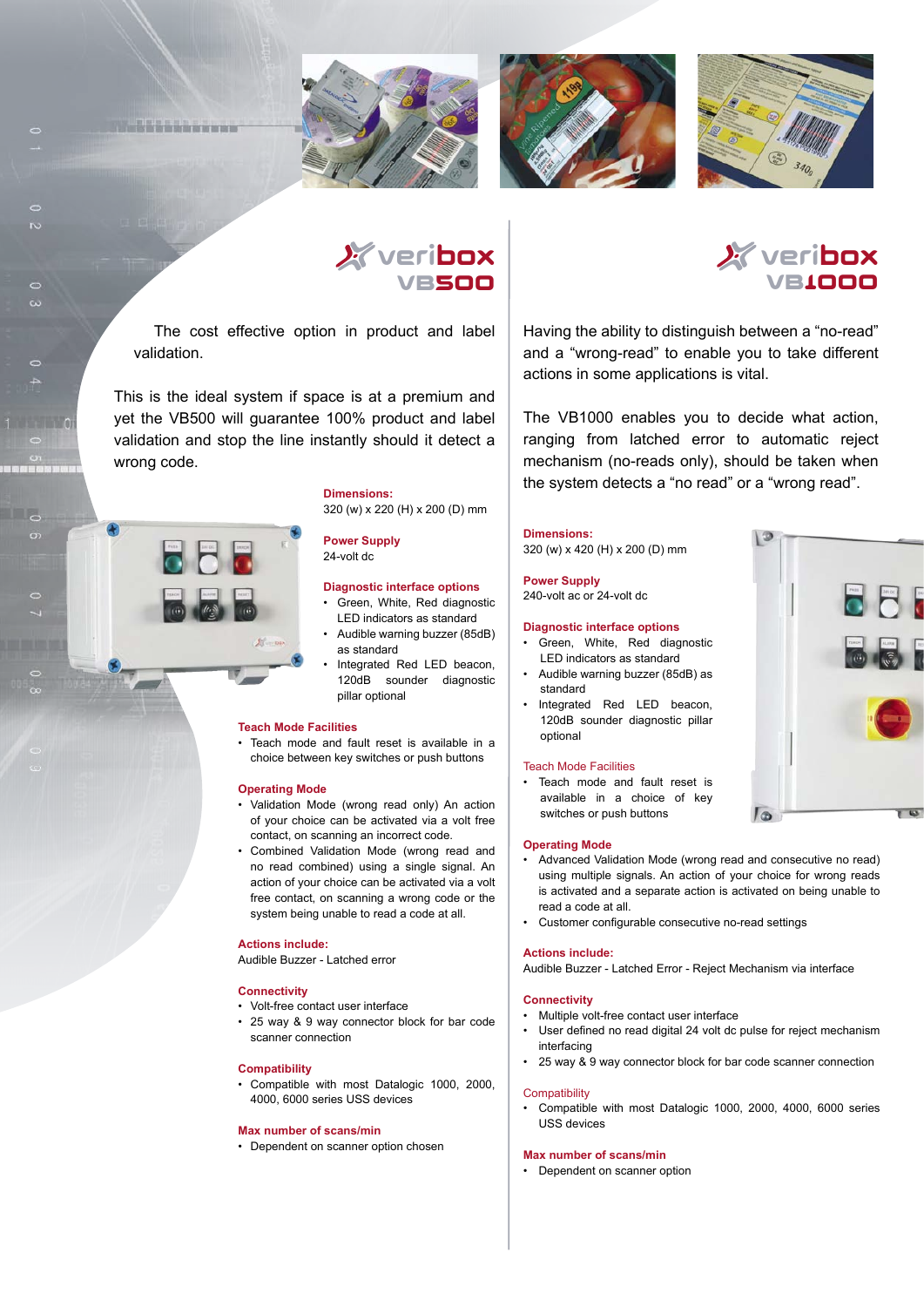



Complete with all the functionality of the VB500 and VB1000, the VB3000 offers an advanced remote teach mode interface.

Teach the VB3000 with no manual intervention via the remote host network, enabling you to teach new codes 24/7 with no member of staff needed. Alternatively use the cordless hand held scanner to scan an individual code prior to the line starting.

**Dimensions:** 420 (w) x 520 (H) x 250 (D) mm

#### **Power Supply**

240-volt ac or 24-volt dc

# **Diagnostic interface options**

- Audible warning buzzer (85dB) as standard.
- Green, Red diagnostic LED indicators as standard
- Integrated Red LED beacon, 120dB sounder diagnostic pillar optional
- Touch screen diagnostic multi function display / user interface

#### **Teach Mode Facilities**

- Automatic host teach mode function using network interface
- Teach mode via cordless RF hand held device for manual teach mode

### **Operating Mode**

- Advanced Validation Mode (wrong read and consecutive no read) using multiple signals. An action of your choice for wrong reads is activated and a separate action is activated on being unable to read a code at all.
- Customer configurable consecutive no-read setting

### **Actions include:**

Audible Buzzer - Latched Error - Reject Mechanism via interface

### **Connectivity**

- Multiple 24 volt dc digital user interface
- User defined no read digital 24 volt dc pulse for reject mechanism interfacing
- 25 way connector block for bar code scanner connection

#### **Network Interface**

- Remote teach mode via cordless RF hand held device
- Remote host network teach mode via Ethernet TCP/IP connection as standard • User specified remote host network teach mode via industrial fieldbus (ProfiBus,
- DeviceNet, MUX32 etc) is optional

### **Compatibility**

• Compatible with most Datalogic 1000, 2000, 4000, 6000 series USS devices

#### **Max number of scans/min**

• 300 products





## VB500, VB1000 & VB3000 Accessories

 Cable extension for scanner 4m as standard, longer cables available on request

Optional trigger switch for bar code scanner available

Option on trigger, diffused or polarised Retro